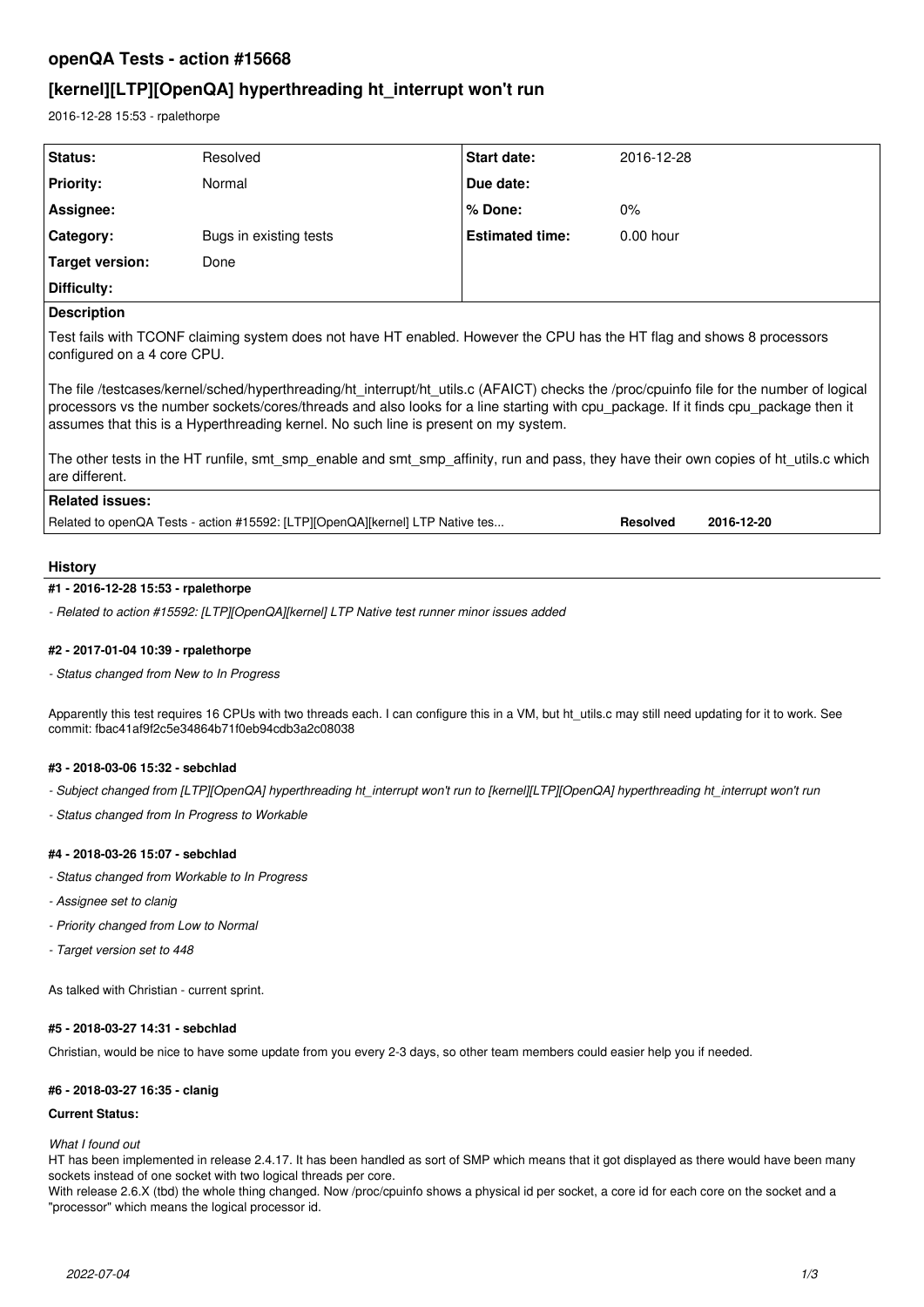So when the program checks for HT before executing the test it always returns false because of this instability of /proc/cpuinfo.

*The check works as follows:*

- 1. Check whether the Kernel is capable to run HT.
- 2. Check whether the CPU is capable of HT.
- 3. Check whether HT is actually enabled.

*This does make much sense so far. But I have some doubts:*

- 1. I think it would be better to determine whether the Kernel is capable of HT by the version > 2.4.17 instead of a string in /proc/cpuinfo.
- 2. I can't complain about the way how the check for the capability of the CPU is made.
- 3. TBD: I think I should determine whether the current way to check for HT to be enabled covers all cases or whether there are cases when a logical vs physical core count of 2:1 is displayed although HT has been disabled by a kernel boot parameter for example. Probably there are cases that should be included.

*What I have started to code so far:*

Is retrieving the release version of the kernel where the test suite is executed in order to have a more reliable way to check for HT capability. And because my experience with C is more basic I had to look up some things to make progress with this first stage of the whole checking routine.

There is a corresponding issue on LTP git bugtracker: <https://github.com/linux-test-project/ltp/issues/211>

#### **#7 - 2018-04-03 07:20 - clanig**

Update

All three checks don't work. I have fixed the check for an HT capable kernel determining it by the release version >2.4.17. Skipping these checks and just running the test seems to result in a fail with less cores but passed on a VM with many cores. I have looked into kernel sources to learn how they retrieve several information.

HT being just Intel's implementation of SMT it looks questionable to me whether it makes that much sense to have this test for HT which would restrict the number of threads per core to 2 while there are processors like the Power processors of IBM that can run in SMT mode with up to 8 threads. Testing for a ratio of 2 threads per core is one of the key elements in the current checks whether HT is enabled. I think I should find out how supported CPU architectures advertise their capabilities for SMT and if it's possible to combine the tests.

#### **#8 - 2018-04-04 16:44 - clanig**

It looks very much like the current kernel versions only provide file sockets for setting the processor affinity of the IRQ IDs in /proc/irq/. These are used by the userspace daemon irqbalance.

According to this commit message the IRQ balancing ability of the kernel has been removed in October 2008: <https://git.kernel.org/pub/scm/linux/kernel/git/stable/linux-stable.git/commit/?id=8b8e8c1bf7275eca859fe551dfa484134eaf013b>

The commit message is probably a bit irritating because it is only about 32 bit systems. But in the corresponding 64 bit files I haven't found the content that was removed in order to remove IRQ balancing at all.

I have also searched for other hints of a new implementation of IRQ balancing and so on but haven't found any.

HT capability was introduced with 2.4.17 and the IRQ balancing seems to have been removed with some release number like ~ 2.6.29. I haven't found out yet when IRQ balancing was introduced but probably not directly with 2.4.17. That would mean the HT\_interrupt test would be obsolete for almost every Kernel.

As far as I understand correctly when interrupts are distributed decently on all available or at least several (logical) processors it can increase the overall performance and decrease the response latency for interrupts. But on the other hand real time applications will have increased latency when the interrupt is set to target their assigned processor.

So the ht\_interrupt test is mainly focused on the performance of the kernel with ht in specific situations. That means there are no severe issues to be expected when the interrupts will target specific processors.

In my opinion, when all the information I gathered is correct the ht\_interrupt test could be removed or tested and adapted to just run for these specific release versions when it's worth it.

### **#9 - 2018-04-05 07:23 - rpalethorpe**

In my opinion, when all the information I gathered is correct the ht\_interrupt test could be removed or tested and adapted to just run for these specific release versions when it's worth it.

I think removing it would be a good idea.

Maybe we should have a test which checks that setting the IRQ affinity works (if we do not have one already), but that would be a separate task.

#### **#10 - 2018-04-05 09:46 - clanig**

Thanks for your reply Richard,

we have smt\_smp\_affinity and smt\_smp\_enabled in the hyperthreading folder. Both seem to run fine on my machine. So I will prepare a PR that deletes the ht\_interrupt files.